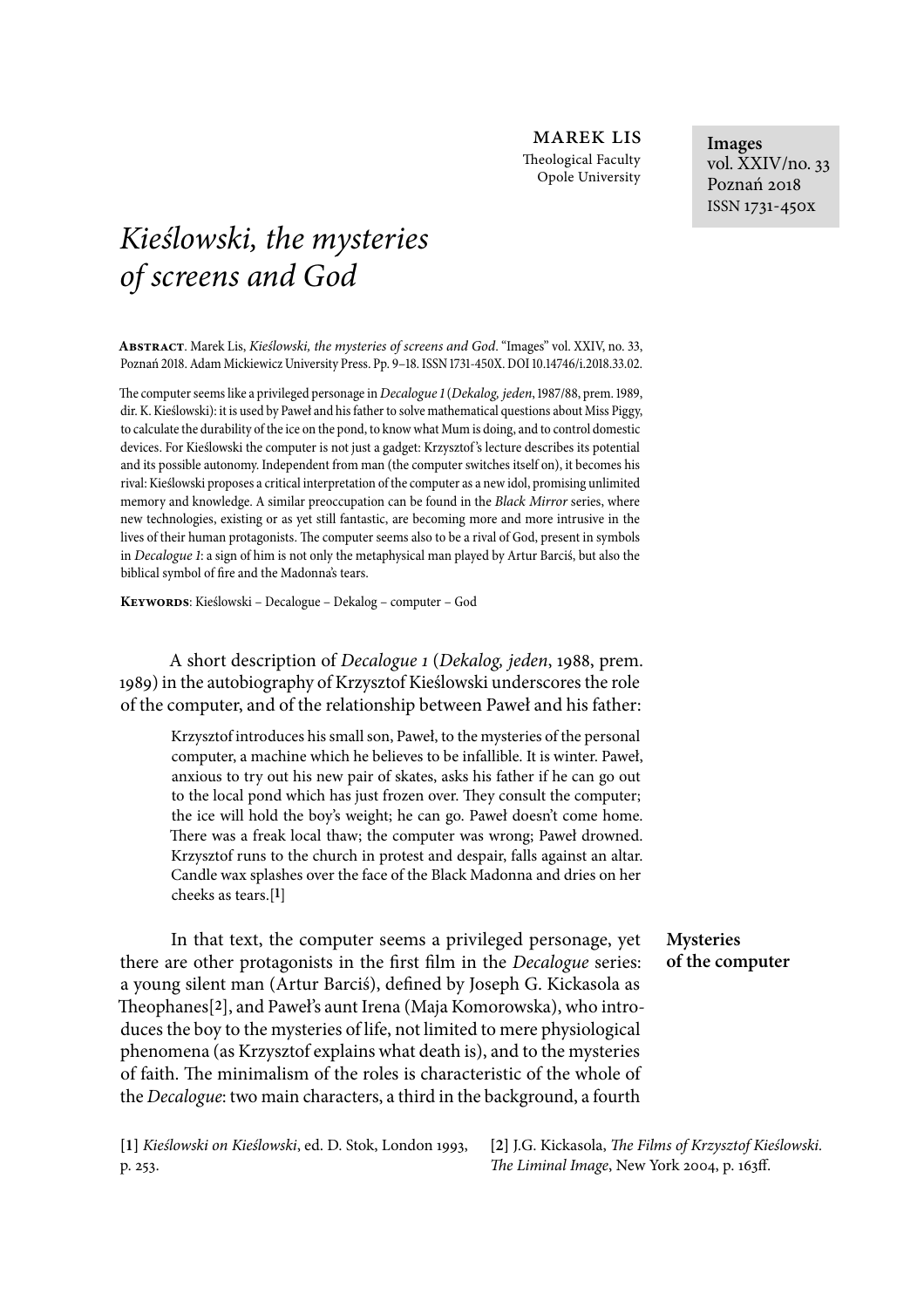

Poster for Krzysztof Kieślowski's *A Short Film About Love* (designed by Iza Szewczyk)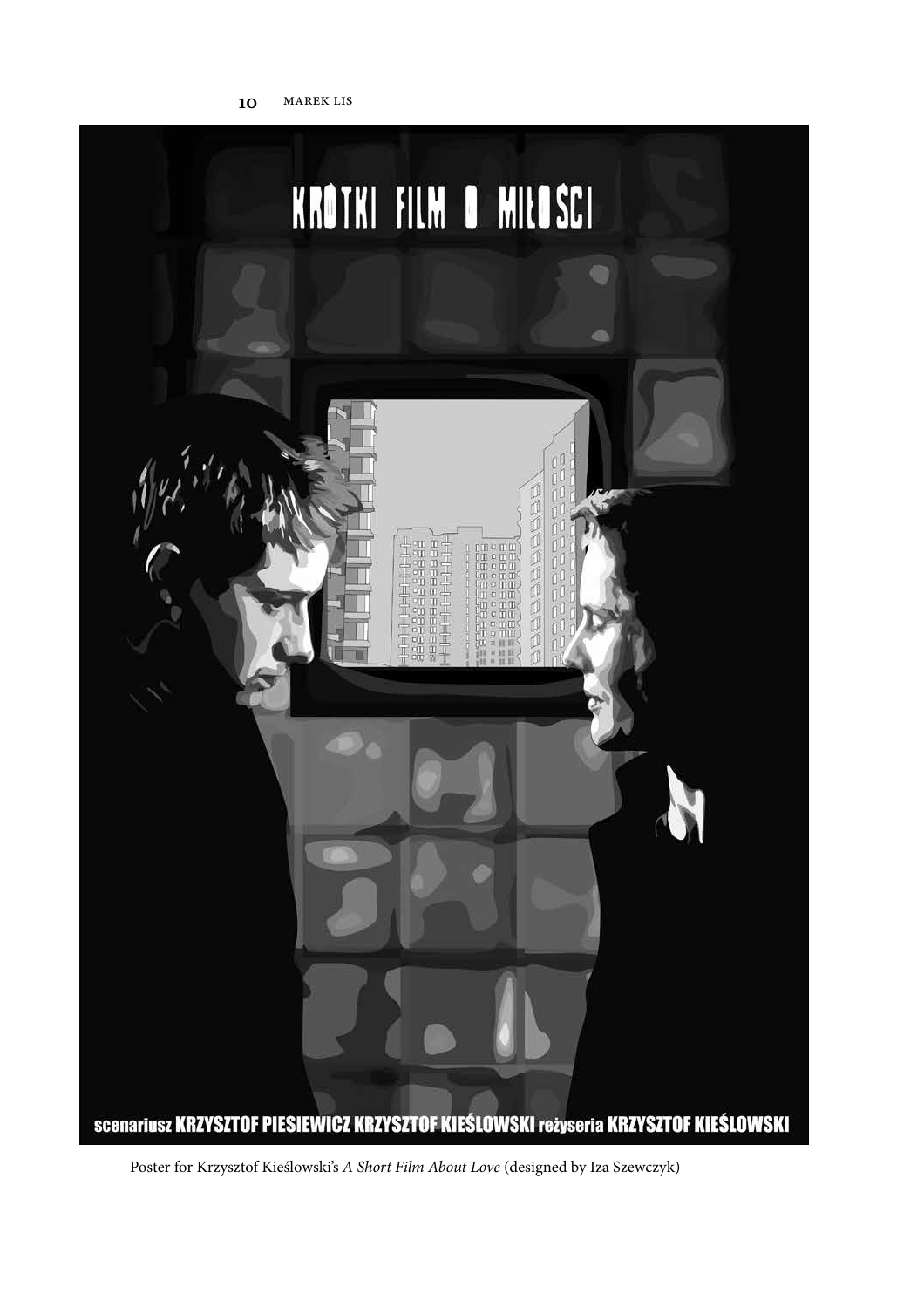hidden somewhere in the memory of the protagonists, and a silent man usually suffice to tell all the stories (except for the seventh, which is more complex). In *Decalogue* 1 there are also two computers: both seem like protagonists, important in the characters' lives.

Shortly before the invention of the World Wide Web in 1989, Krzysztof Kieślowski imagined that these machines, though seemingly passive and silent like the personage played by Artur Barciś, could play a crucial role in the film, in opposition to Theophanes, who merely observes. But the act of observing really cannot influence those being observed?

The construction of *Decalogue 1* interweaves apparitions of Theophanes, the metaphysical symbol in the series with scenes where computers play a role. After an intense overture with Theophanes and Irena, we see the computer for the 6rst time while Paweł (Wojciech Klata), immersed in the green light of the screen, solves a simple mathematical question using his computer to determine when Miss Piggy will catch Kermit the Frog  $(3^247^{\degree}-4^230^{\degree})$ . The computer seems to be just a calculator, with mathematical definitions built into it. But suddenly, during a walk to the shop, Paweł stops to look with compassion at a frozen dog near the new church, and then Theophanes appears  $(5'20''-5'33'')$ . He cannot see the boy, since his fire is too distant, though his presence seems like a kind of *memento mori*. AFerwards, during breakfast, Paweł asks his father what death is.

Just before breakfast, we can see the father (Henryk Baranowski) in front of the computer  $(6'26" - 6'46")$ , and for an instant, on the green screen, a list of files for ChiWriter, a text editor used at that time. His computer seems more serious: it's not only a calculator, but a machine to compose texts, dominate words and create meanings on the screen. It's not accidental that a copy of the *Oxford Dictionary of English* can be seen near the computer.

AFer school, Paweł presents his auntie with other abilities of his computer  $(11)$ <sup>2</sup>50<sup>"</sup> $-14$ <sup>2</sup> $34$ "): it can shut and open the door and open or close the tap. The program also allows one to switch on or off the gas, radio and television set. The "Internet of Things" didn't exist in 1988, but Kieślowski imagined the computer as a machine able to control technical aspects of our lives: 30 years later, a computer (smartphone) really can control our intelligent homes (and lives)! But Paweł shows Irena a program he has created – it's his mum's schedule hour by hour. Thus the computer "knows" what Mum is doing. Encouraged by his aunt – "Ask it what she's dreaming about?"[**3**] – the boy keyboards the question (in Polish), but the computer answers in English "I do not know". Irena says she knows the answer: "She is dreaming about you". Without feelings, the computer cannot enter into the world of human emotions, sentiments and relationships. Paweł sighs: "I wish Dad allowed me to use his computer. It'd know Mum's dreams". If the

**[3]** I'm quoting the English dialogues from the Arrow Films DVD/BluRay edition of the *Decalogue* (2016).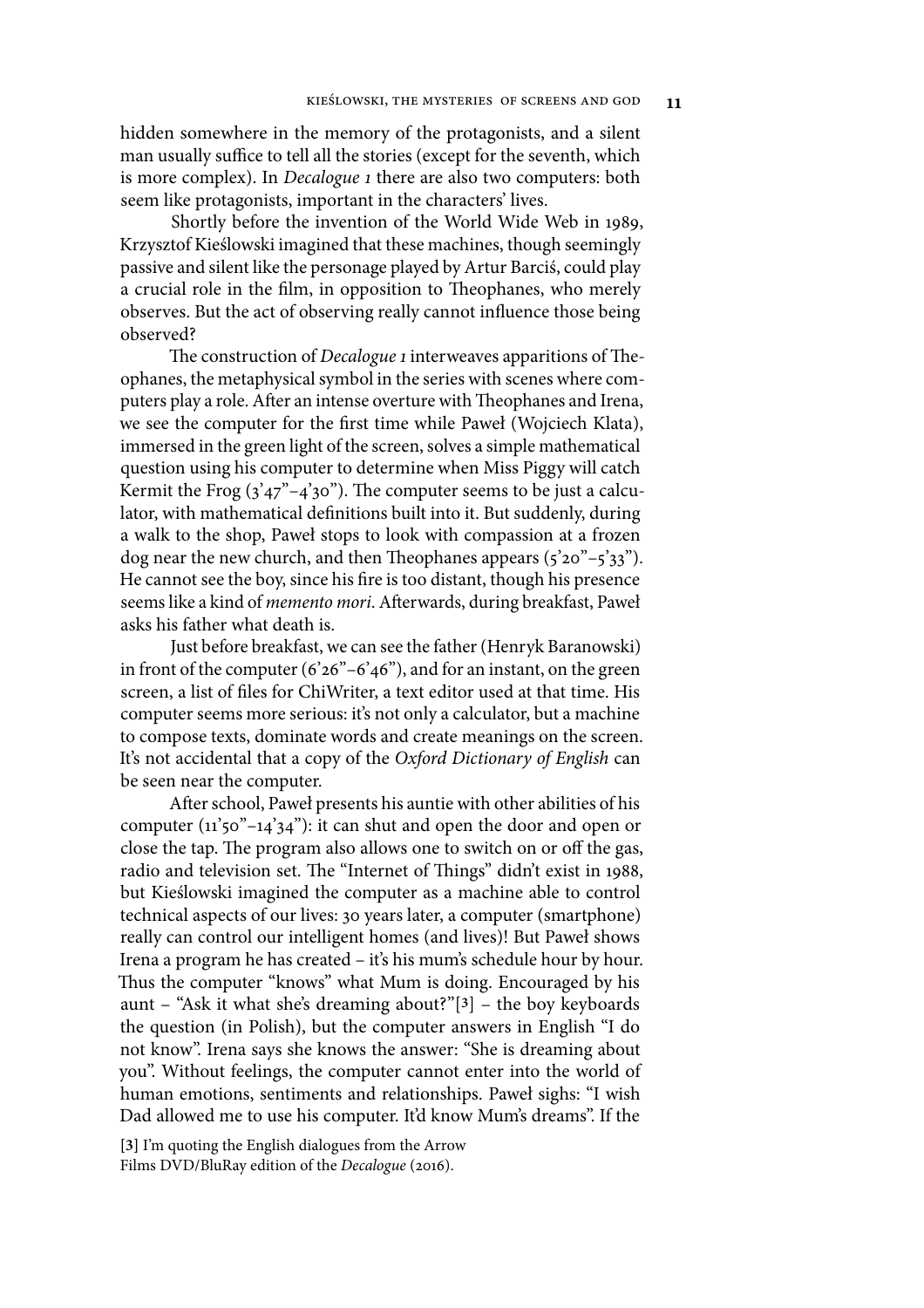## 12 **MAREK LIS**

boy had survived, as an adult he could offer his mum a smartwatch, capable of controlling if not dreams, at least the quality of sleep. In the following scene, after lunch during a conversation about Dad, his faith and God ("What is he?", Paweł asks), Irena explains to Paweł the differences between her and her brother: since childhood Krzysztof has been convinced that everything can be computed; she follows another way: the way of love, in which God is present. At the end of the sequence, we see Theophanes (19'21"–19'38"), and then the chess scene – playing with Death[**4**] – starts.

AFer the joy of the chess victory (but is it really possible to defeat the Death?), Kieślowski introduces an overtly religious motif: while Irena calls Krzysztof (22'10"–23'26") to inform him about signing Paweł up for religion courses in the new parish with a friendly young priest, a greenish light suddenly reflects on Paweł's face. The computer has somehow started[**5**] without being switched on. "Hey, pal! What do you want?", father asks. The only answer is a message on the green screen, "I am ready", and a blinking cursor. After switching the computer off, Paweł asks: "Suppose he really wanted something?"… "It was a joke, that's all". This is an echo of HAL 9000, the self-conscious computer from Kubrick's 6lm 2001*: A Space Odyssey* (1968)? Moshe Gold notes that Kieślowski "underscores the revelatory resonance of the computer's 'ready' and the human responses by changing the usual computer prompt of 'ready' to include the biblical 'I am' in the English onscreen prompt 'I am ready' (thus echoing God's response to Moses in Exodus)".[**6**]

The most significant "computer" scene is situated in the middle of the film  $(23'59" - 26'52")$ : physically, the computer is absent, but beyond doubt it (or even he) is the protagonist of Krzysztof 's lecture at the university:

Eliot said that poetry was what could not be translated. But must he be right? Imagine a translator who had acquired complete knowledge of a word or a language. One with unlimited memory which can be tapped into any moment. He can be replaced by a mathematical device used in an unconventional way. Seemingly capable only of telling one digit from another, the device has both intelligence and consciousness. It selects, which is an act of choosing. And perhaps even an act of will. I believe that a suitably programmed computer can have its own taste, aesthetic preferences, personality.

The computer as super-memory and intelligence, knowing all words, languages and cultures? In the 1980s, the power of computers, rarely connected in a network, was not sufficient to accomplish such an ambitious project: the speed of a home PC with an 8 – or 16 bit Intel

**[4]** Kieślowski quotes here the opening scene of Ingmar Bergman's The Seventh Seal (Det sjunde inseglet, 1957).

**[5]** In the 1980s, a PC computer with MS DOS had a mechanical switch: it was impossible to program it to switch on or off electronically.

**[6]** M. Gold, "Decalogue One: Witnessing a Responsible Ethics of Response from a Jewish Perspective", [in:] *Of Elephants & Toothaches. Ethics, Politics, and Religion in Krzysztof Kie*ś*lowski's Decalogue*, eds. E. Badowska, F. Parmeggiani, New York 2016, p. 77.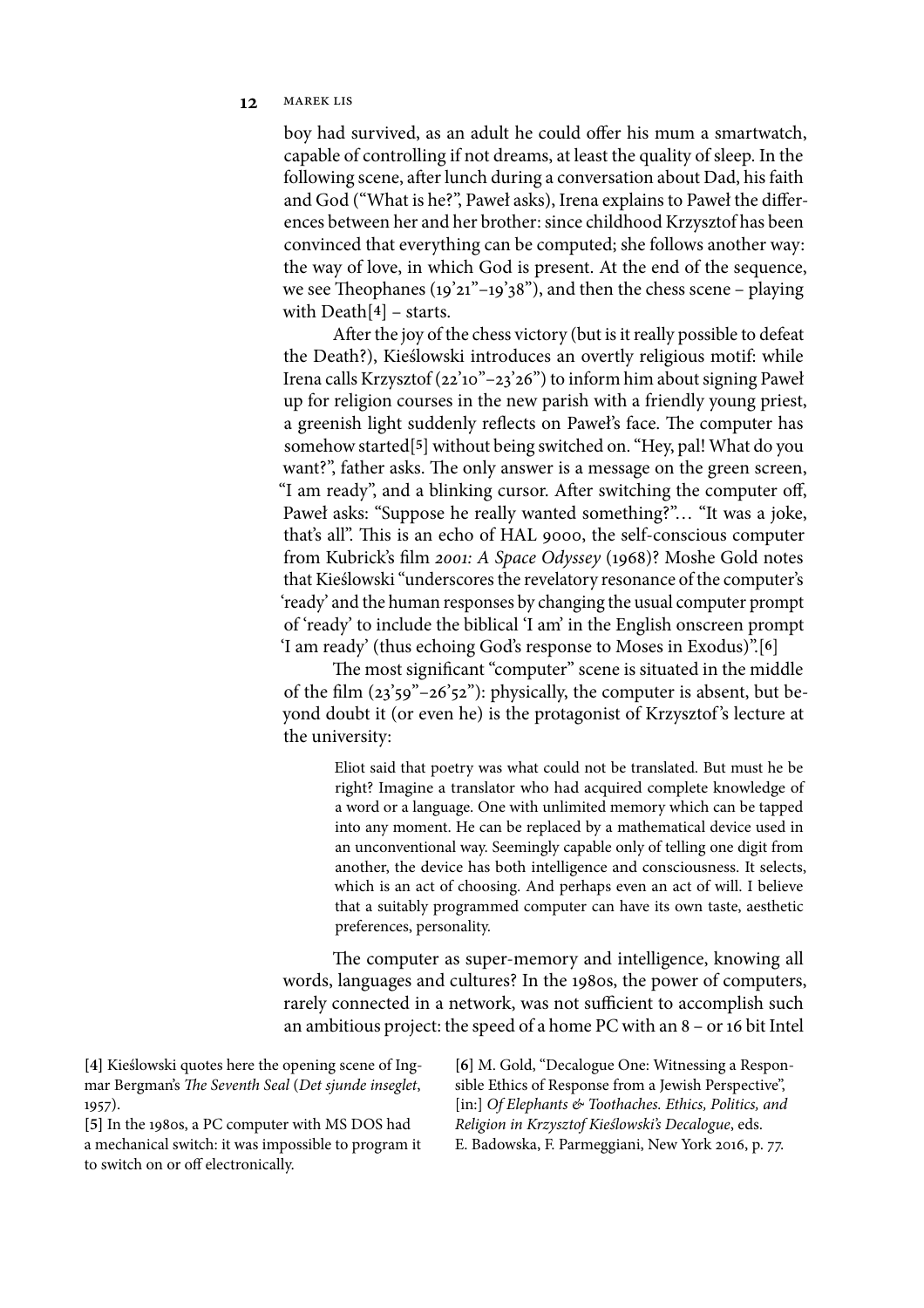8088 (or 8086) microprocessor arrived at 10 MHz, with RAM memory limited to 1 MB, and floppy disks (5,25 inch) containing only 360 kB! Today, the users of computers and smartphones connected to the systems of Google, Facebook, Microsoft or Apple have the possibilities described in Krzysztof 's dream: machines suggest words and translate texts into numerous languages, they anticipate or predict our plans and desires, and corporations are continually collecting their users' data to construct an immense database of knowledge about almost everything (Big Data)! In 1989, the year of the 6rst television screenings of the *Decalogue* series (produced in 1987–88), Tim Berners Lee invented the World Wide Web (and the HTTP protocol), the standard still used for online computer networking (the Internet), imagined then by his inventor "as an open platform that would allow everyone, everywhere to share information, access opportunities and collaborate across geographic and cultural boundaries". This dream has been accomplished only partially: as Berners Lee observes, "We've lost control of our personal data", and misinformation spreads easy and quickly on the web used and misused as a medium for political advertising online.[**7**]

The following (?) evening, Krzysztof and Paweł use the computer to calculate the durability of the ice on the frozen pond where Paweł would skate after school the next day  $(28'26" - 30'40")$ : according to calculations, based upon meteorological data, the frozen surface should support much heavier people! But Krzysztof goes to the pond, walks over the ice to verify its strength, and then perceives the presence of a man in fur sitting near a small fire: they gaze briefly at one another  $(31'15" - 31'36")$ .

After the tragedy, the fire and Theophanes are still there among the crowd on the bank: for a fraction of a second the sleeve of the fur can be seen on the screen (42'27")[**8**], Krzysztof, alone at home, realizes that a greenish light is shining in the room: he turns, sees the green computer screen, approaches, and silently looks at the prompt "I am ready" (47'30"–48'39"). For the second time, his PC has switched on without a rational cause. A few days earlier, the PC had interrupted the talk about religion courses for Paweł; now, "when the father's god – science, reason – has failed him",[**9**] Krzysztof goes to the church, where he falls against an altar, and the candle wax drops on the Madonna icon look like tears on her cheeks.

*Decalogue* 1 opens and ends with strong religious symbols. Joseph G. Kickasola wonders: "Perhaps Madonna does cry, symmetrical with **Mystery of /re**

[7] T. Berners-Lee, *Three challenges for the web, according to its inventor Sir Tim Berners-Lee*, 12.03.2017, http://webfoundation.org/2017/03/web-turns-28-letter/ [access 28.02.2018].

**[8]** In the original script, the silent man is present only three times: when Krzysztof checks the ice, during the research of the bodies in the pond, and when the corpse of Paweł is put on the shore (K. Kieślowski, K. Piesiewicz, *Dekalog*, Warszawa 1996, pp. 19–30 [scenes 13, 24, 29]).

**[9]** J.G. Kickasola, "In the Wake of the Bible: Krzysztof Kieślowski and the Residual Divine in Contemporary Life", [in:] The Bible in Motion. A *Handbook of the Bible and Its Reception in Film*, Part 1, ed. R. Burnette-Bletsch, Berlin/Boston 2016, p. 678.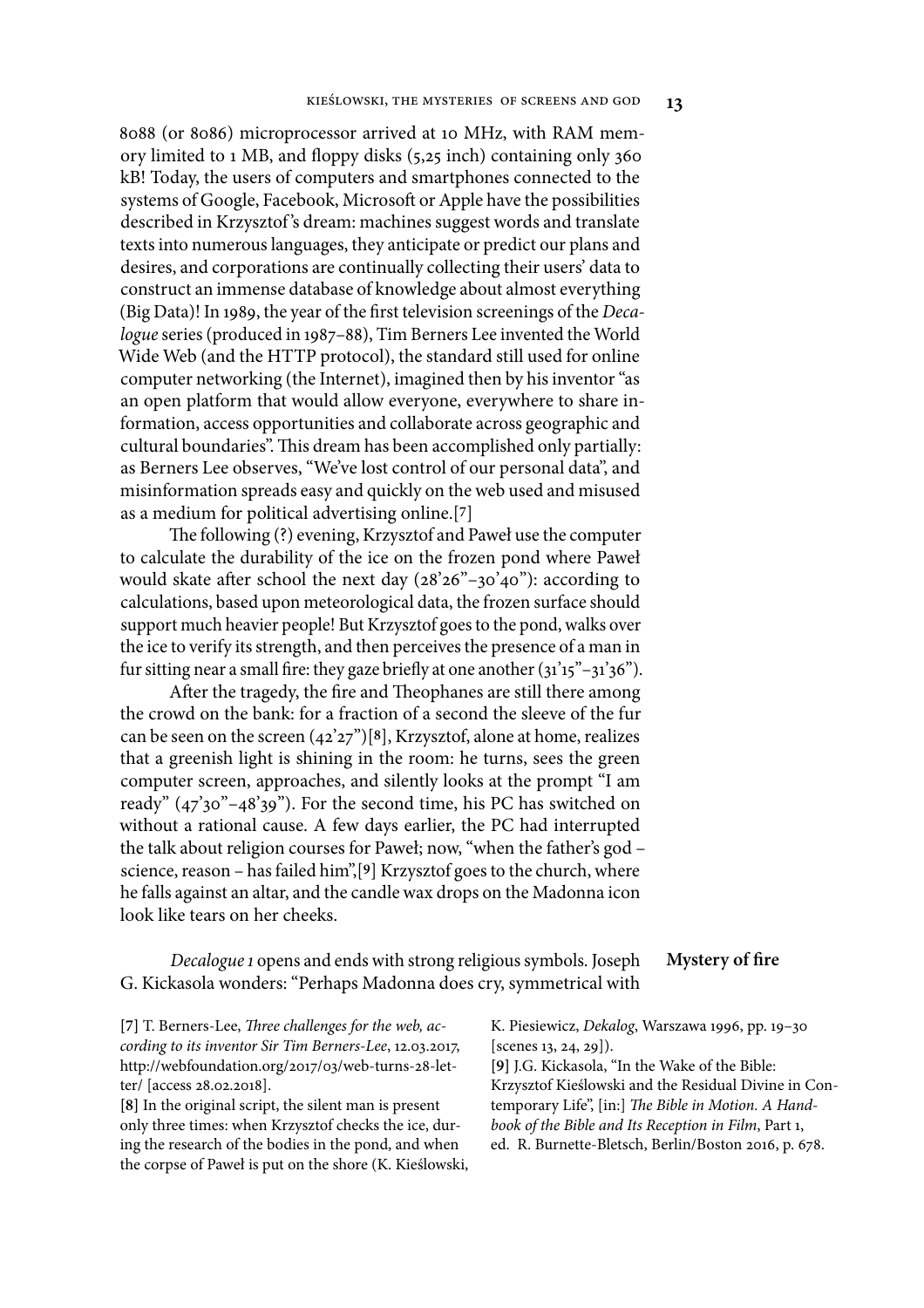## 14 MAREK LIS

the tears of Theophanes: a film beginning and ending in divine grief".<sup>[10]</sup> Alongside the symmetrical tears of Theophanes over the fire (perhaps provoked by the smoke?), those of the Madonna in the church, and those of Irena in front of an image of Paweł immortalized on television and of Krzysztof in the church, the fire is also in a complex structure in the film, which is actually a long retrospection. The initial sequence  $(0°00" - 2'24")$  with Theophanes sitting at the fire on the bank of the pond covered only partially with ice, and Irena looking at the television image of Paweł, is situated after the boy's death. The rest – till the final shot of Paweł disappearing on the TV screen – is a retrospection, and thus the beginning (of the 6lm) is actually the end (of the story).

At the beginning (and in all the scenes with Theophanes), the silent man sits by a fire, day and night, and the fire burns constantly for days although we don't see any stock of wood. Kieślowski refers in the *Decalogue* series to the Bible, especially to the Old Testament, and its Ten Commandments.[**11**] If so, we should interpret the silent man in a different way than Michał Klinger does: he sees in the film's symbols (Black Woman, black hole in the ice) an "icon of darkness", but never examines the ever-burning fire, and is incorrect in his conviction that "the man in fur left the place".<sup>[12]</sup> If we consider that the story of Paweł, Krzysztof and Irena is a long retrospection, Theophanes didn't leave, but remains at the fire even after the tragedy!

It is obvious that the Bible is present in the cycle's title: "Decalogue" is the Greek word for the Ten Commandments, from the Books of Exodus and Deuteronomy (Ex. 20:1–17; Deut. 5:6–22). Thus we should situate them in the proper context: before Moses received the commandments on the Mount Horeb the commandments, he had seen the Burning Bush. "Moses saw that though the bush was on fire it did not burn up" (Ex. 3:2): in the 6re, God appeared to Moses and revealed His Name: "I AM WHO I AM. This is what you are to say to the Israelites: I AM has sent me to you" (Ex. 3:14). The gaze of man precedes the word of God.

In the *Decalogue* the silent man is a metaphysical figure: doubts can be allayed thanks to *Decalogue* 8, where he is visible only to the camera (and spectators), and to Zofia during her seminar. The place where Theophanes is sitting among other students, while he gazes at the camera  $(14'34'')$ , is empty at the beginning  $(12'13'')$  and at the end of the seminar (18'12")![**13**] He is more than a passive "guardian of the gate to the Law" (as Michał Klinger describes him[**14**]) or just a dramaturgical element necessary to unify 6lm episodes.[**15**] Kieślowski rather 6guratively situates on the pond's bank the Burning Bush and Mount Horeb, the place of Divine Revelation. All the protagonists in the *Decalogue* series disappear out

**[10]** J.G. Kickasola, \$*e Films of Krzysztof Kie*ś*lowski…*, op. cit., p. 173. **[11]** *Kie*ś*lowski on Kie*ś*lowski*, op. cit., p. 149. **[12]** M. Klinger, "Strażnik wrót. Rzecz o *Dekalogu* Krzysztofa Kieślowskiego", [in:] *Kino Krzysztofa Kie*ś*lowskiego*, ed. T. Lubelski, Kraków 1997, p. 52f.

**[13]** M. Lis, *Figury Chrystusa w "Dekalogu" Krzysztofa Kie*ś*lowskiego*, Opole 2013, p. 177.

**[14]** M. Klinger, *Stra*ż*nik wrót…*, op. cit*.*, p. 52f.

**[15]** M. Wach, *Krzysztof Kie*ś*lowski. Kino der moralischen Unruhe*, Köln 2000, p. 271.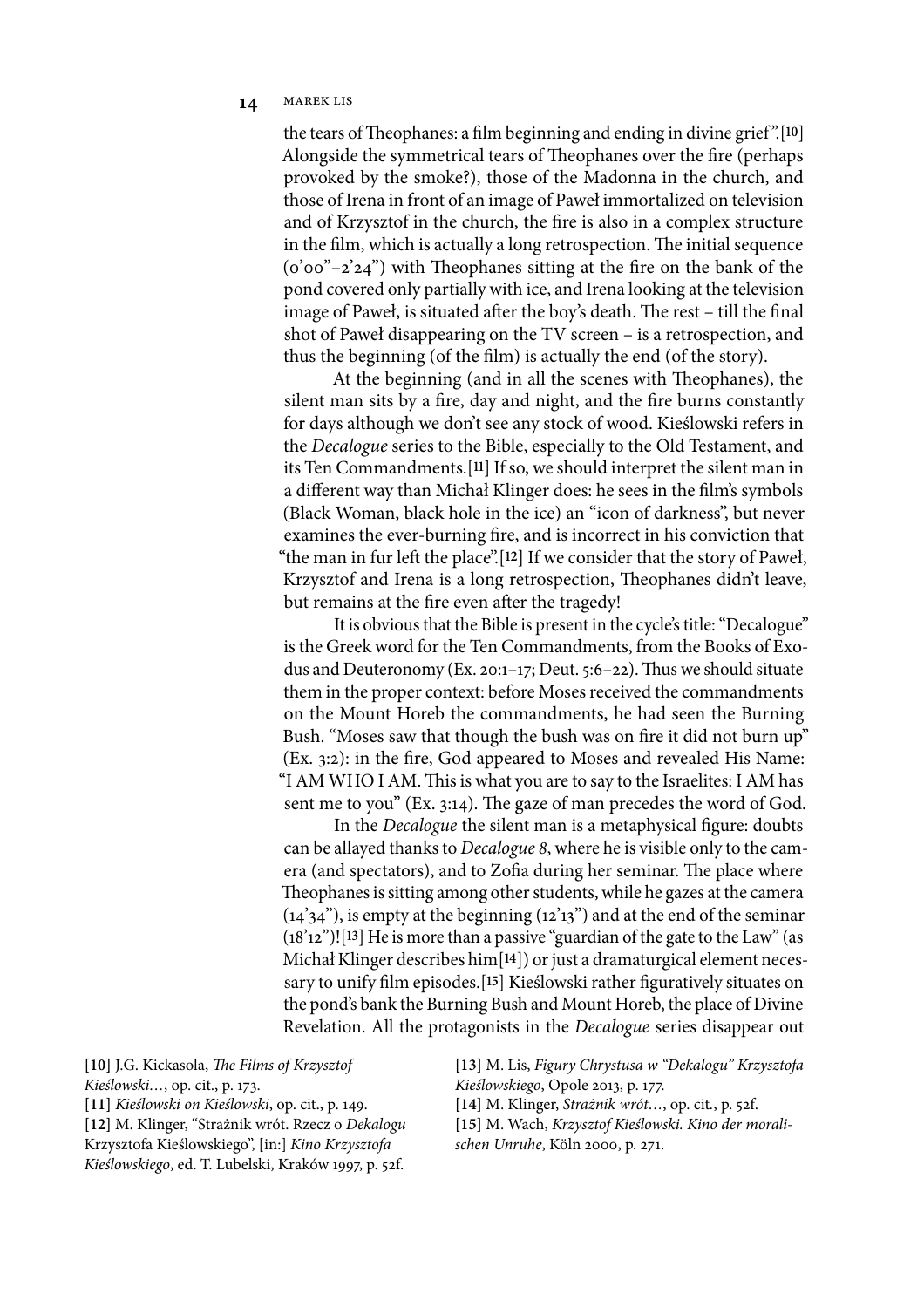of "their" episodes (with few exceptions), and only the character played by Artur Barciś returns in all the 6lms (except the last one): he IS in the *Decalogue*! Numerous classical or recent Bible films propose often kitschy image of God, including *Exodus: Gods and Kings* (dir. Ridley Scott, 2014), where God is a capricious boy. Kieślowski seems to know, like a good theologian, that it is impossible to portray God and to show Him; Jesus Christ as man "is the image of the invisible God" (Col. 1:15). Perhaps in the visage of Artur Barciś, the silent man, and in his symbolic acts, we should see not only Moses, as Jennifer L. Koosed suggests,[**16**] but the presence of God who in the fire offers His commandments to mankind? Indeed, the image of the 6re opens the whole *Decalogue* cycle, and the following films direct viewers' attention to the Ten Commandments.

The fire appears also in the finale of the film: in the empty church, on the evening after the tragedy, candles are burning over the icon of Madonna. When Krzysztof falls against the provisional altar, destroying it, the candles fall, but keep burning, and wax drops fall over Mary's cheeks. Fire, the symbol of God's presence, is there, and the drops falling from above can be interpreted as God's answer to a despairing man, realized in Jesus, present in the arms of the Virgin Mary in the icon. Antonio Spadaro sees in the first scenes of *A Short Film About Love* (*Krótki* )*lm o mi*ł*o*ś*ci*, 1988), in the window glass broken by Tomek, the break of the separation between God and man: "The Incarnation has exactly the meaning of a radical refusing of separation".[**17**] If the 6re on the bank of the pond symbolizes the revelation of God to Moses in the Old Testament, the falling wax refers to the Gospel, to the descent of God (from above) who became man. Kieślowski introduces the motif of the Christmas gift (skates for Paweł), but a more important symbol is the icon: Mary with the Child, the Nativity scene, although at the same time, the Golgotha drama involves the protagonists.

The Old and New Testament meet in the *Decalogue* series. In the 8th film, in the words of Zofia ("Ten, który jest... w każdym z nas" – "The one who is... inside each of us") Elżbieta, surprised ("There's no reference to God in your works", 39'05"), recognizes the Name of God in the Old Testament: "The One who is" refers to the Burning Bush seen by Moses, while "inside each of us" refers to the words fulfilled in the Gospel "The virgin will be with child and will give birth to a son, and they will call him Immanuel', which means 'God is with us'" (Mt. 1:23).[**18**]

Christopher Garbowski asks: "Can God be a protagonist in a 6lm series?".<sup>[19]</sup> The answer requires us to focus on several dimensions of **Where is God?**

**[18]** M. Lis, "*Dekalog, osiem* – Stary Testament spotyka Ewangelię", [in:] *Kie*ś*lowski czyta Dekalog*, eds.

*Bible in Motion…*, op. cit., p. 75. **[17]** A. Spadaro, *Lo sguardo presente. Una lettura teologica di "Breve* )*lm sull'amore" di K. Kieslowski*, Rimini 1999, p. 40f.

[16] J.L. Koosed, "The Cinematic Moses", [in:] The

M. Lis, M. Legan, Opole 2014, p. 85. **[19]** Ch. Garbowski, *Krzysztof Kie*ś*lowski's Decalogue*  Series. The Problem of the Protagonists and their *Self-Transcendence*, Lublin 1997, p. 100.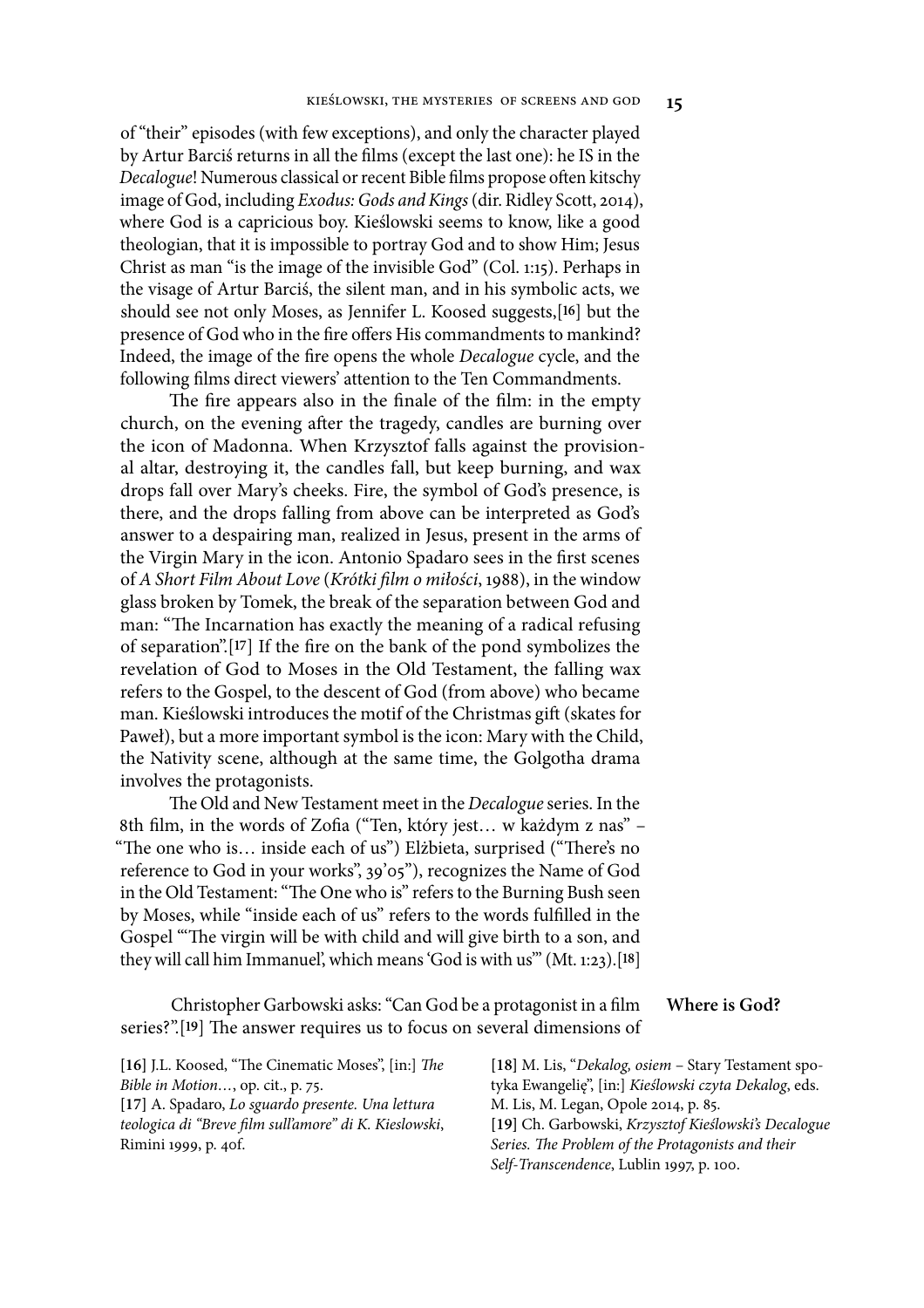## 16 **MAREK LIS**

the 6lm. Kieślowski and his cameramen used colours and lens 6lters in a deliberate manner: Warsaw in *Decalogue* 5 is so squalid thanks to the green filters used by Sławomir Idziak; in the *Three Colours* trilogy the colours (blue, white, and red) not only refer to the values represented by the French Eag, but also communicate meanings. *Decalogue* 1 introduces a colour opposition: the warm colour of the fire in the middle of grey winter days or at night, and the cold green of the computer screens. Before Moses heard the voice of God and his Name ("I AM", Ex. 3:14), he saw the 6re, the place of Revelation; before Paweł and Krzysztof saw the command line on the self-switching computer ("I am ready"), they could see a greenish illumination in the room and on their faces. Is this a premonition for Krzysztof, who, as Patrick Piguet observes, broke the 6rst commandment by making his computer an idol?[**20**]

But it's no accident that Krzysztof 's computer switches itself on twice, becoming a rival to the discourse on God: the computer attracts the father's attention during Irena's call (and thus interrupts her invitation to the religion courses for Paweł), and after the boy's death. Moshe Gold suggests a change in the father's attitude: Paweł believed his mother was stored in the computer's memory, while Irena showed it was insufficient; in the end, "the computer may be 'ready' to store the son as well. From this perspective, the father's poignant response to the computer at the end includes a fundamental question of his beliefs in computers, memory and human identity".[**21**]

Krzysztof, disillusioned by the computer, goes to the church to rebel against God and receives an answer: tears of commiseration, "the empathy of the Lord for those who have lost someone dear to them".[**22**]

\* \* \*

The first film in the *Decalogue* series proposes a critical interpretation of a new idol, the computer, which promises to offer unlimited memory and knowledge, the granting of access to human emotions or relationships; there is perhaps an echo here of the first temptation in Paradise: "you will be like God, knowing good and evil" (Gen. 3:5). Kieślowski's intuition has preceded the rapid development of information technologies: personal computers and the Internet, the invention of a system containing virtually all human knowledge (Google), and the constant presence of machines in the lives of billions of men and women equipped with smartphones, ever-connected to the Net. A similar critical approach to the dangers posed by computers is present in cinema[**23**]

**[20]** P. Piguet, "L'icône des outrages (Sur Décalogue I de Kieslowski)", "Communio. Revue catholique internationale" 1992, no. 1, p. 80f. **[21]** M. Gold, *Decalogue One: Witnessing a Responsible Ethics*, op. cit*.*, p. 77. **[22]** Ch. Garbowski, *Krzysztof Kie*ś*lowski's Decalogue Series*, op. cit*.*, p. 101.

[23] Cinema is not a privileged place for such reflections. Researchers are preoccupied with the influence of new media on human brains, and our intellectual and social capabilities; see: N. Carr, *The Shallows: What the Internet Is Doing to Our Brains*, New York 2010, M. Spitzer, *Digitale Demenz: Wie wir uns und unsere Kinder um den Verstand bringen*, München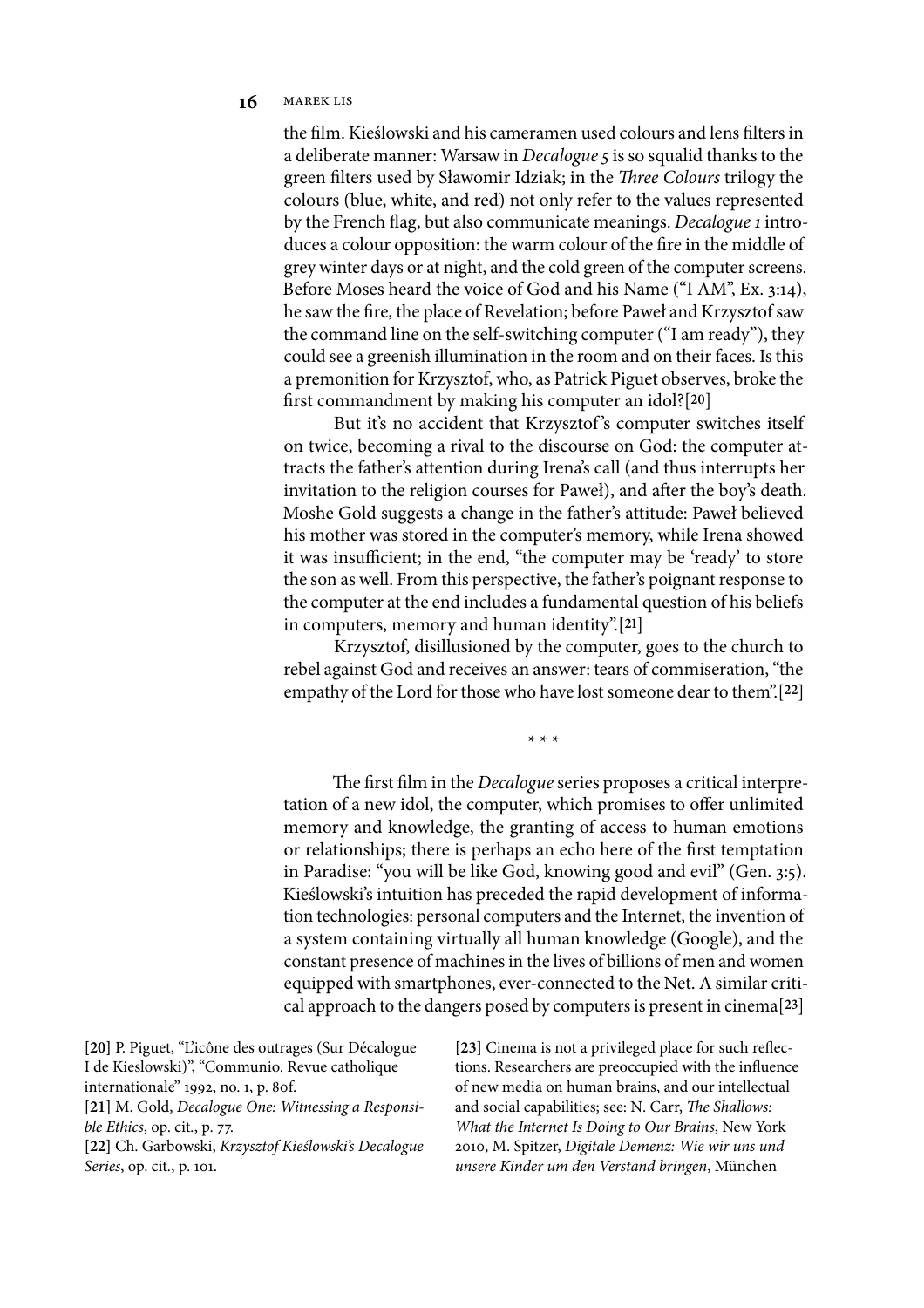aFer Kieślowski: examples include *Blade Runner* (dir. Ridley Scott, 1992), \$*e Matrix* (dir. Larry and Andy Wachowski, 1999), *Transcendence* (dir. Wally P6ster, 2014), and *Chappie* (dir. Neill Blomkamp, 2015), as well as the Netflix series *Black Mirror* (2011-).

In *Decalogue 1* the green computer screen is reflected in the eyes and on the faces of the protagonists, but – as the initial scene of *Decalogue* 6 suggests – the computers have been abandoned in a school repository. The black mirrors are the screens of electronic devices: smartphones, tablet PCs, computers, and TV sets reflecting the visages of their users, and mixing them with content on a limitless number of interconnected electronic memories. More than 20 years earlier, Krzysztof Kieślowski expressed preoccupations like those today of the authors of the *Black Mirror* series, where new technologies (not only PCs, but also the Internet and its applications, virtual reality, wearable technologies and electronic implants, both existing or for now still fantastic) are becoming more and more intrusive in the lives of their human protagonists, rivaling God.[**24**]

- Berners-Lee T., Three challenges for the web, according to its inventor Sir Tim Bern*ers-Lee*. Accessed on 28 February 2018: http://webfoundation.org/2017/03/ web-turns-28-letter/ B ibliography
- Carr N., \$*e Shallows: What the Internet Is Doing to Our Brains*, New York 2010

*Czarne lustro. Od wizji mediów do technologii przysz*ł*o*ś*ci*, ed. M. Legan, Kraków 2017

- Garbowski Ch., *Krzysztof Kie*ś*lowski's Decalogue Series.* \$*e Problem of the Protagonists and their Self-Transcendence*, Lublin 1997
- Gold M., "Decalogue One: Witnessing a Responsible Ethics of Response from a Jewish Perspective", [in:] *Of Elephants & Toothaches. Ethics, Politics, and Religion in Krzysztof Kie*ś*lowski's Decalogue*, eds. E. Badowska, F. Parmeggiani, New York 2016, pp. 51–79

Kickasola J.G., \$*e Films of Krzysztof Kie*ś*lowski.* \$*e Liminal Image*, New York 2004

- Kickasola J.G., "In the Wake of the Bible: Krzysztof Kieślowski and the Residual Divine in Contemporary Life", [in:] \$*e Bible in Motion. A Handbook of the Bible and Its Reception in Film*, Part 1, ed. R. Burnette-Bletsch, Berlin/Boston 2016, p. 675–689
- Kieślowski K., *Dekalog and other television works*, edition: Arrow Films DVD/ BluRay, 2016
- *Kie*ś*lowski on Kie*ś*lowski*, ed. D. Stok, London 1993
- Kieślowski K., Piesiewicz K., *Dekalog*, Warszawa 1996
- Klinger M., "Strażnik wrót. Rzecz o *Dekalogu* Krzysztofa Kieślowskiego", [in:] *Kino Krzysztofa Kie*ś*lowskiego*, ed. T. Lubelski, Kraków 1997, p. 51–58
- Koosed J.L., "The Cinematic Moses", [in:] The Bible in Motion. A *Handbook of the Bible and Its Reception in Film*, Part 1, ed. R. Burnette-Bletsch, Berlin/Boston 2016, p. 65–82

2012, or J. Twenge, *iGen. Why Today's Super-Connected Kids Are Growing Up Less Rebellious, More Tolerant, Less Happy – and Completely Unprepared for Adulthood – and What* \$*at Means for the Rest of Us*, New York 2017.

[24] A more profound analysis of the first three seasons of the *Black Mirror* series can be found in: *Czarne lustro. Od wizji mediów do technologii przysz*ł*o*ś*ci*, ed. M. Legan, Kraków 2017.